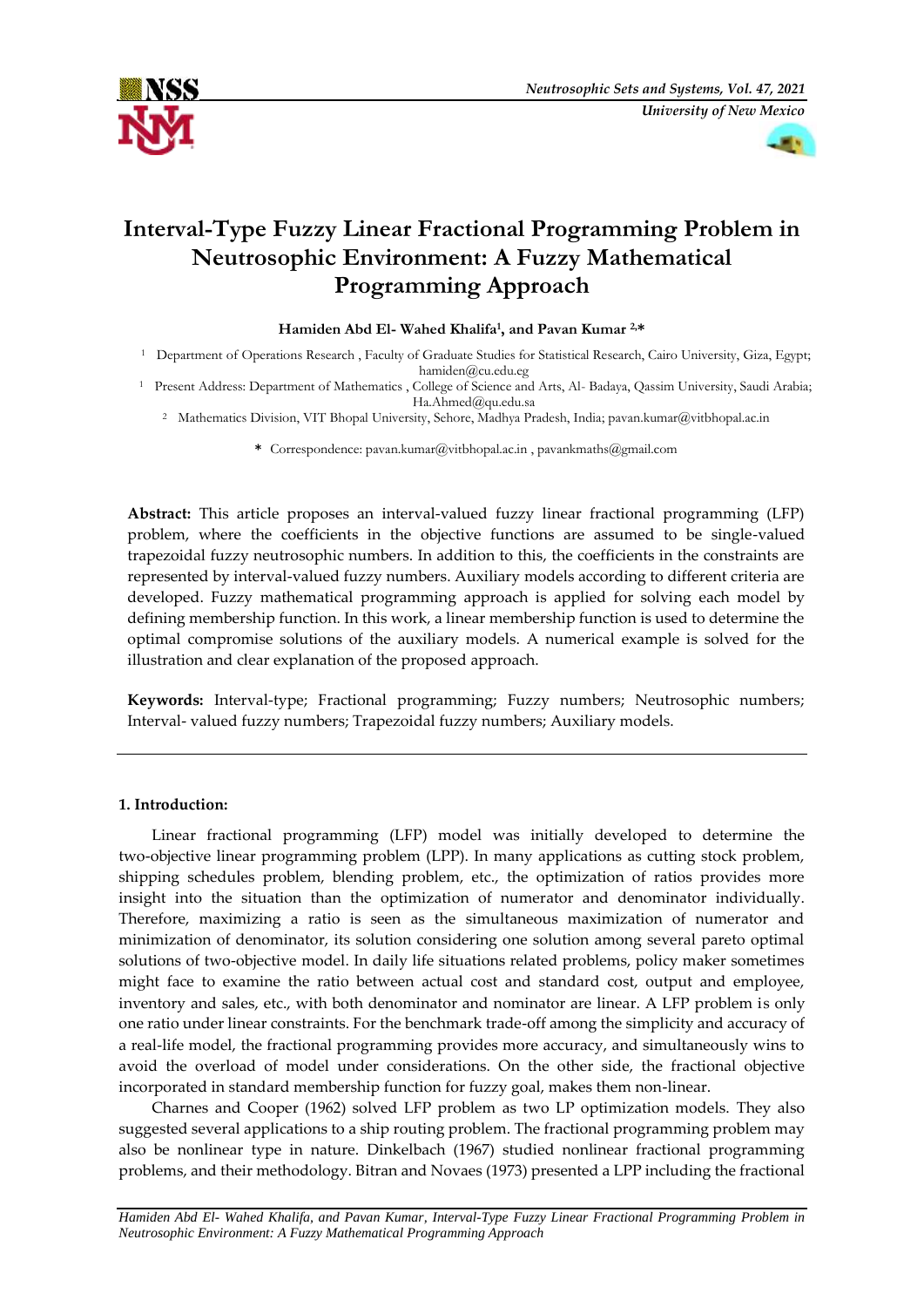objective function. Many researchers have studied LFP problems (Schaible, 1976; Charnes et al. 1987, and Craven, 1988). Moore (1979) investigated some methods with applications related to interval programming problem. Later on, Gupta and Chakraborty (1998) have applied fuzzy programming approach for obtaining optimal compromise solution for LFP problem under fuzziness. Ammar and Khalifa (2004) presented a parametric solution methodology to solve the multiple criteria LFP problem. Jain and Saksena (2012) have proposed a method for solving fractional programming in the case of there is no completely functional relationship between the decision variables and the objective function. Guzel (2013) developed a proposal to the solution of multiple objective function LFP problems.

Fuzzy set theory firstly introduced by Zadeh (1965). Fuzzy numerical data can be represented by means of fuzzy subsets of the real line known as fuzzy numbers. Decision making in a fuzzy environment has been an improvement and a great help in the management decision problems (Bellman and Zadeh, 1970). Zimmermann (1974) is one of the pioneer researchers in the fuzzy linear programming (FLP). Once of the difficulties occur in the application of mathematical programming is that the parameters in the formulation are not constants but uncertain. The fuzzy nature in a goal programming problem firstly has been discussed by Zimmermann (1978), and lots of others authors working in that field. The decision maker cannot always articulate the goal precisely in a spite of having his/ her decision making experience. Luhandjula (1984) introduced some fuzzy mathematical approaches for solving the multi objective LFP. Dutta et al. (1993) studied the effect of tolerance in fuzzy LFP problem. Sadjadi et al. (2005) presented a new methodology based on fuzzy concept for solving the multiple objective LFP model developed for inventory control problem. Ammar and Khalifa (2009) described the LFP problem considering the fuzzy parameter. Kumar and Dutta (2015) developed LFP with multiple objective functions as an inventory model of multiple items with price-sensitive demand in fuzzy environment. Veeramani and Sumathi (2017) proposed a solution procedure to solve LFP with triangular fuzzy numbers in the objective function cost, the resources, and the technological coefficients. Stanojevic et al. (2020) have introduced two crisp models for solving fuzzy multiple objective LFP problems.

Several researchers presented their work in stochastic LFP programming in fuzzy environment. Over the years, this area has become popular in fractional programming community by means of fuzzy and probabilistic parameters and variables. Chen (2005) presented the fractional programming approach with its application to two inventory models in stochastic environment. Iskander (2003) presented a case of fuzzy weighted objective function. They used various kinds of dominance criteria to linear multiple objective optimization in stochastic fuzzy environment.

Intuitionistic fuzzy sets were first proposed by Atanassov (1986), which have become a very interested topic of research in the area of fuzzy set. Wu and Liu (2013) presented a methodology to solve the multiple attribute group decision making models involving the interval-valued intuitionistic fuzzy numbers. Singh and Yadav (2016) proposed the fuzzy mathematical programming approach for solving LFP problem in intuitionistic fuzzy environment. Ali et al. (2018) studied the LFP with multiple objective functions in intuitionistic fuzzy environment with an application to inventory management. Dutta and Kumar (2015) presented the fuzzy goal programming approach with an application to solve the multiple objective LFP for inventory problem consisted of deteriorating items. Several authors further extended this problem to uncertain environment. Garai and Garg (2019) further extended introduced multi objective LFP problem to possibility and necessity constraints and generalized intuitionistic fuzzy parameters. Nasseri and Bavandi (2019) studied the stochastic LFP model. They further used the fuzzy based method to determine the single objective LFP problem.

Neutrosophic sets were first introduced by Smarandache (2005) as a new theory dealing with the origin, nature and scope of neutralities, as well as their interactions. Neutrosophic sets are the generalizations of the intuitionistic fuzzy sets*.* Dubois et al. (2005) presented the terminological type difficulties in the theory of fuzzy sets, which caused the case of intuitionistic fuzzy sets. Tian et al. (2016) presented the simplified neutrosophic linguistic normalized weighted bonferroni mean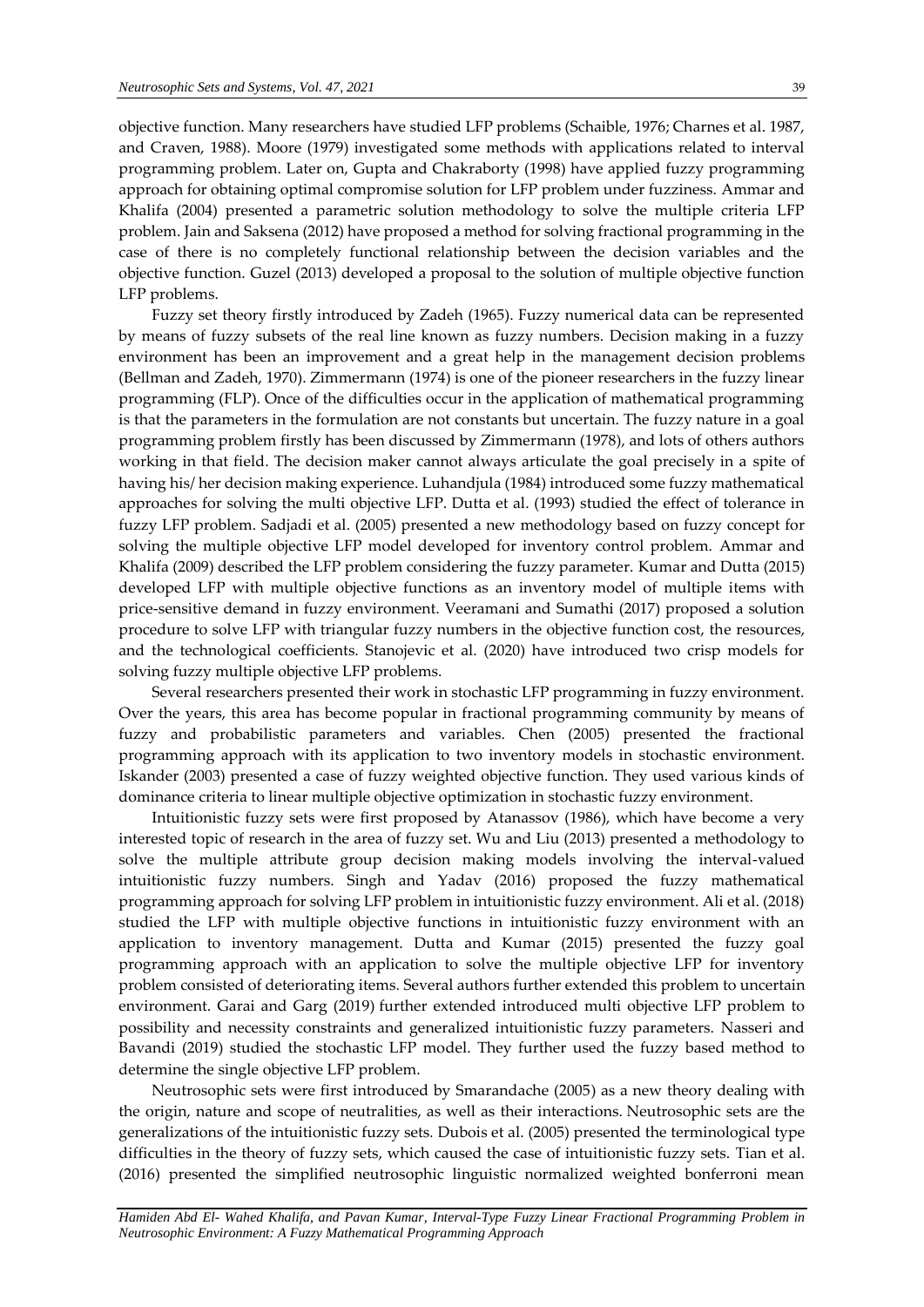operator. They also presented some applications of neutrosophic set theory to multi-criteria decision-making problems. Thamaraiselvi and Santhi (2016) introduced a mathematical approach to real transportation model in neutrosophic environment*.* Rizk-Allah et al. (2018) developed a multiple objective transportation model in neutrosophic set environment. Ahmad et al. (2018) presented an algorithm for the computation of multi objective nonlinear optimization problem with single valued neutrosophic hesitant fuzzy criteria. Chakraborty et al. (2019) studied the various kinds of trapezoidal neutrosophic numbers along with the process of de-neutrosophication techniques. They also presented an application based on time and cost optimization method, in sequencing problem. Khalifa et al. (2020) presented a study on optimizing neutrosophic complex programming with the help of lexicographic order. In the application sometimes, determining the membership functions of fuzzy sets is not easy, but the degree of interval membership is easy to determine.

In this paper, linear programming problem with objective function coefficients represented as neutrosophic numbers and interval- valued fuzzy coefficients in the constraints is presented. In the meaning of different criteria, auxiliary models are obtained. Outlay of this article is as described under:

Section 2 presents the related preliminaries. Section 3 formulates neutrosophic linear programming with interval- valued coefficients. In Section 4, the procedure for the solution of the problem is described. In Section 5, we provide a numerical illustration for the efficiency of the solution approach. In the last, we conclude in Section 6**.**

#### **2. Preliminaries:**

In order to discuss the problem under consideration, let us introduce some results related to interval- valued fuzzy set and neutrosophic numbers.

Moore (1979) introduced the concept of closed interval number. Let

 $I(\mathbb{R}) = \{ [a^-, a^+] : a^-, a^+ \in \mathbb{R} = (-\infty, \infty), a^- \leq a^+ \}$ 

represent the closed intervals on the real line  $\mathbb{R}$ . Wu and Liu (2013) defined the closed interval of

 $[0,1]$  as  $I = [0,1]$ ,  $[I] = \{ [a,b] : a \leq b, a, b \in I \}$ .

**Definition 2.1.** (Gorzafczang, 1983). Let **X** be a non-empty crisp set. A mapping  $P: X \rightarrow [1]$  is

said to be an interval- valued fuzzy set (IVFS). All IVFSs on  $X$  denoted as  $IF(X)$ .

**Definition 2.2.** (Wu and Liu, 2013). Assume that  $Q \in IF(X)$ , and  $Q(x) = [Q^-(x), Q^+(x)]$ . Ordinary fuzzy set

 $Q^-(x): X \longrightarrow I, x \mapsto Q^-(x), Q^+(x): X \longrightarrow I, x \mapsto Q^+(x)$ , are called lower and upper fuzzy sets on

, respectively.

**Definition 2.3.** (Wu and Liu, 2013). Assume that  $Q \in IF(X)$  and  $[\xi_1, \xi_2] \in [I]$ . The set

 $Q[\xi_1, \xi_2] = \{x \in X : \xi_1 \leq Q^-(x), \xi_2 \leq Q^+(x)\}\)$  is called a  $[\xi_1, \xi_2]$  -level set of Q.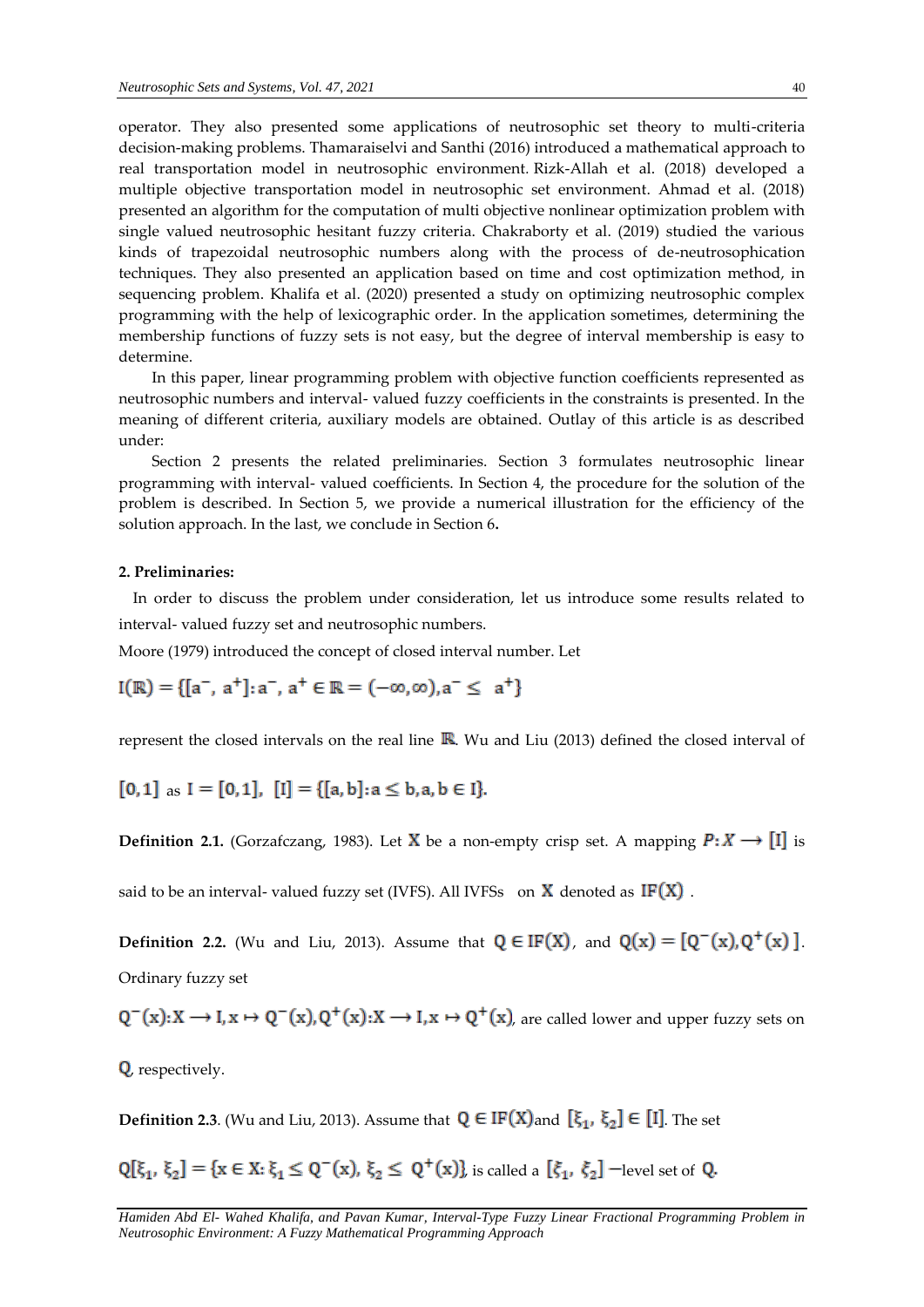Let IFN( $\mathbb{R}$ ) denotes all interval- valued fuzzy numbers on the real number fields  $\mathbb{R}$ .

**Lemma 2.1.** (Wu and Liu, 2013).  $Q \in \text{IFN}(\mathbb{R})$ , then for any  $\left[\xi_1, \xi_2\right] \in [1]$ , the level set of  $\mathbb{Q}[\xi_1, \xi_2]$  is an empty set or closed interval.

**Lemma 2.2.** (Wu and Liu, 2013).  $Q \in IFN(\mathbb{R})$  if and only if

$$
Q^{-}(x) = \begin{cases} R^{-}(x), x > \psi; \\ L^{-}(x), x \le \psi. \end{cases} \qquad Q^{+}(x) = \begin{cases} R^{+}(x), x > \lambda; \\ L^{+}(x), x < \mu; \\ 1, x \in [\mu, \lambda] \ne \emptyset, \end{cases}
$$

where,  $L^{-}(x)$   $(0 \le L^{-}(x) \le 1)$  and  $L^{+}(x)$  $(0 \le L^{+}(x) \le 1)$  are increasing right continuous functions, and  $\lim_{x \to -\infty} L^{-}(x) = \lim_{x \to -\infty} L^{+}(x) = 0$ . In addition,  $R^{-}(x)$   $(0 \le R^{-}(x) \le 1)$  and  $R^{+}(x)$  (0  $\leq R^{-}(x) \leq 1$ ) are decreasing left continuous functions, and  $\lim_{x \to +\infty} R^{-}(x) = \lim_{x \to +\infty} R^{+}(x) = 0.$ 

**Definition 2.4.** (Score and Accuracy functions of single valued trapezoidal neutrosophic number, Thamaraiselvi, 2016). Suppose  $\tilde{c}^N = \langle (a_1, a_2, a_2, a_2) ; w_c, \varpi_c, y_c \rangle$  is a single- valued trapezoidal fuzzy number. Therefore,

i. Score function 
$$
S(\tilde{c}^N) = \frac{1}{16} [a_1 + a_2 + a_2 + a_2] \times \begin{bmatrix} v_{\tilde{c}^N} + (1 - \pi_{\tilde{c}^N}) \\ + (1 - \rho_{\tilde{c}^N}) \end{bmatrix}
$$

ii. Accuracy function

$$
A(\tilde{c}^{N}) = \frac{1}{16} [a_1 + a_2 + a_2 + a_2] \times [v_{\tilde{c}^{N}} + (1 - \pi_{\tilde{c}^{N}}) + (1 + \rho_{\tilde{c}^{N}})].
$$

## **3. Problem formulation & solution concepts:**

Consider the following interval- valued fuzzy LFP problem in neutrosophic environment as follows:

$$
\operatorname{Max} \tilde{Z}^{N}(x) = \frac{\partial^{N} x}{\partial x^{N}} \tilde{Z}^{N}} \tag{1}
$$
\n
$$
\text{Subject to}
$$

 $x \in \tilde{\Gamma} = \{x: \tilde{A}x \le \tilde{b}, x \ge 0\}$ 

where,  $\tilde{A} = (\tilde{\alpha}_{ij})_{m \times n}$ ,  $\tilde{b} = (\tilde{b}_1, \tilde{b}_2, ..., \tilde{b}_m)$ ,  $\in$  IVN(R);  $\tilde{c}^N = (\tilde{c}_1^N, \tilde{c}_2^N, ..., \tilde{c}_n^N)^T$ ,

*Hamiden Abd El- Wahed Khalifa, and Pavan Kumar, Interval-Type Fuzzy Linear Fractional Programming Problem in Neutrosophic Environment: A Fuzzy Mathematical Programming Approach*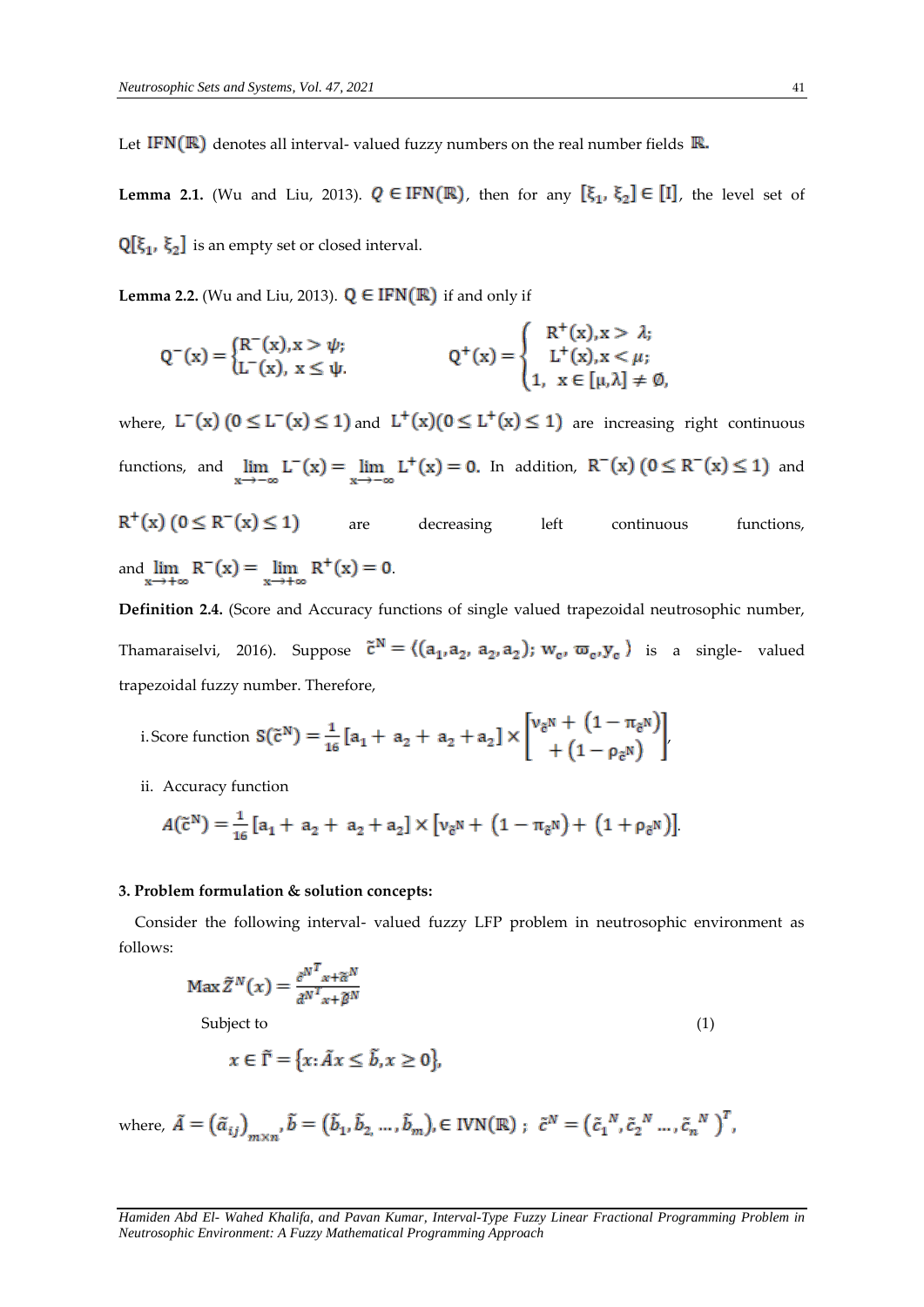$\tilde{d}^N = \left(\tilde{d}_1^{N}, \ldots, \tilde{d}_n^{N}\right)^T$ ,  $\tilde{\alpha}^N$ , and  $\tilde{\beta}^N$  are single valued trapezoidal fuzzy neutrosophic numbers. In accordance with Definition 4, problem (1) converted to problem (2) as follows:

$$
\max Z(x) = \frac{c^T x + \alpha}{d^T x + \beta}
$$

Subject to (2)

$$
x \in \tilde{\Gamma} = \{x: \tilde{A}x \le \tilde{b}, x \ge 0\}
$$

**Definition 3.1.** If  $a_{ij} = [a_{ij}^-(x), a_{ij}^+(x)]$ , and  $b_i = [b_i^-(x), b_i^+(x)]$ , then the mappings

$$
f_{ij}: IFN(\mathbb{R}) \to \mathbb{R}, a_{ij} \mapsto f_{ij}(a_{ij}) = a_{ij}^0
$$

 $g_i: IFN(\mathbb{R}) \longrightarrow \mathbb{R}, b_i \mapsto g_i(b_i) = b_i^0$ , are called fuzzy- crisp transformations, and

hence problem becomes

$$
\operatorname{Max} \tilde{Z}^{N}(x) = \frac{c^{T} x + \alpha}{d^{T} x + \beta} = \frac{M(x)}{N(x)}
$$
  
Subject to (3)

$$
x \in \Gamma = \{x : g(x) = A^0 x - b^0 \le 0, x \ge 0\}.
$$

Here, problem (3) is the corresponding auxiliary model of problem (2).

There are numerous criterion for the values of  $a_{ij}^0$ , and  $b_i^0$  depending on the decision maker's objective:

The first criterion ''choosing big from small''.

Suppose that  $Q \in IFN(\mathbb{R})$ , and  $Q(x) = [Q^-(x), Q^+(x)]$ . Then, we have

$$
\underset{x \in \mathbb{R}}{\text{Max}} \{ \text{Min} \big( Q^{-}(x), Q^{+}(x) \big) \} = \underset{x \in \mathbb{R}}{\text{Max}} \ Q^{-}(x) = Q^{-}(Q^{0}). \tag{4}
$$

• The second criterion "choosing big from big". Then

$$
\underset{x \in \mathbb{R}}{\text{Max}} \{ \text{Max} \big( Q^{-}(x), Q^{+}(x) \big) \} = \underset{x \in \mathbb{R}}{\text{Max}} \ Q^{+}(x) = Q^{+}(Q^{0}). \tag{5}
$$

In the case that the first criterion is conservative and the second is risky, the compromise criterion is considered.

The third criterion ''Compromise criterion"

$$
Q(x) = k Q^{+}(x) + (1 - k)Q^{-}(x).
$$
\n(6)

Here,  $\bf{k}$  is called the optimistic coefficient.

**Lemma 3.** Let  $Q \in IFN(\mathbb{R})$ . Hence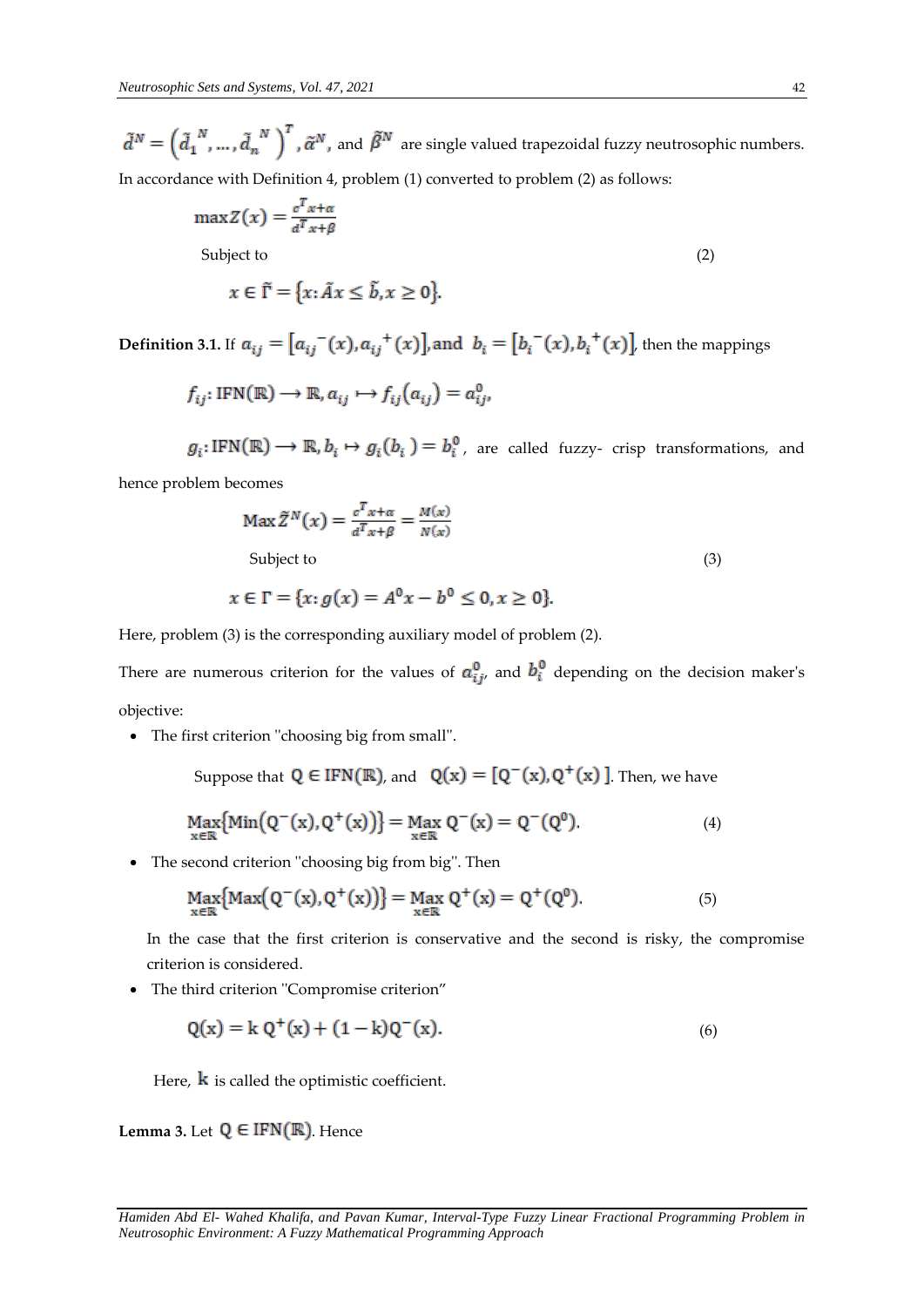i. If **Q** is taken according to the first criterion, then  $Q^0 \in Q[\xi_1, \xi_2]$ , where

$$
\xi_1 = \text{Max}_{x \in \mathbb{R}} Q^{-}(x)
$$
, and  $\xi_2$  any value of the interval [0,1].

ii. If **Q** is taken referring to the second criterion, then  $Q^0 \in Q[\xi_1, \xi_2]$ , where

$$
\xi_1 = \text{Max}_{x \in \mathbb{R}} Q^{-}(x)
$$
, and  $\xi_2$  any value of the interval  $[0, \xi_1]$ , and

iii. If **Q** is taken referring to the third criterion, then  $Q^0 \in Q[\xi_1, \xi_2]$ , where

$$
\xi_1 = Q^-(x^*), \text{and}
$$

$$
Q^+(x^*) = \underset{x \in \mathbb{R}}{\text{Max }} Q^+(x), \ \xi_2 = Q^+(x^{**}), \ Q^-(x^{**}) = \underset{x \in \mathbb{R}}{\text{Max }} Q^-(x)
$$

Therefore, with the help of the variable transformation (Charnes and Cooper, 1962; Schaible, 1976), we have

$$
y = tx (t \text{ is scalar})
$$

It is shown that if for  $x \in \Gamma$ ,  $M(x) \ge 0$ , problem (3) with  $N(x) > 0$  is an equivalent to

$$
\begin{aligned} \text{Max t } M\left(\frac{y}{t}\right) \\ \text{Subject to} \\ \text{t } g\left(\frac{y}{t}\right) \le 0; \text{t } N\left(\frac{y}{t}\right) \le 1; y \ge 0, t \ge 0. \end{aligned} \tag{7}
$$

In addition, for some  $x \in \Gamma$ ,  $M(x) < 0$ , problem (3) is equivalent to

$$
\begin{aligned} \text{Max t N}(\frac{y}{t})\\ \text{Subject to} \\ \text{t g}\left(\frac{y}{t}\right) &\leq 0; -\text{t M}\left(\frac{y}{t}\right) \leq 1; y \geq 0, t \geq 0. \end{aligned} \tag{8}
$$

If for  $x \in \Gamma$ ,  $M(x) \ge 0$ , then the membership function of the objective function is expressed as follows:

$$
\mu(t M(x)) = \begin{cases} 1, & \text{if } t M(x) \le \overline{Z}, \\ \frac{t M(x) - 0}{\overline{z} - 0}, & \text{if } 0 < t M(x) < \overline{Z}, \\ 0, & \text{if } t M(x) \ge \overline{Z} \end{cases}
$$
(9)

If for all  $x \in \Gamma$ ,  $M(x) < 0$ , then the membership function is expressed as follows:

*Hamiden Abd El- Wahed Khalifa, and Pavan Kumar, Interval-Type Fuzzy Linear Fractional Programming Problem in Neutrosophic Environment: A Fuzzy Mathematical Programming Approach*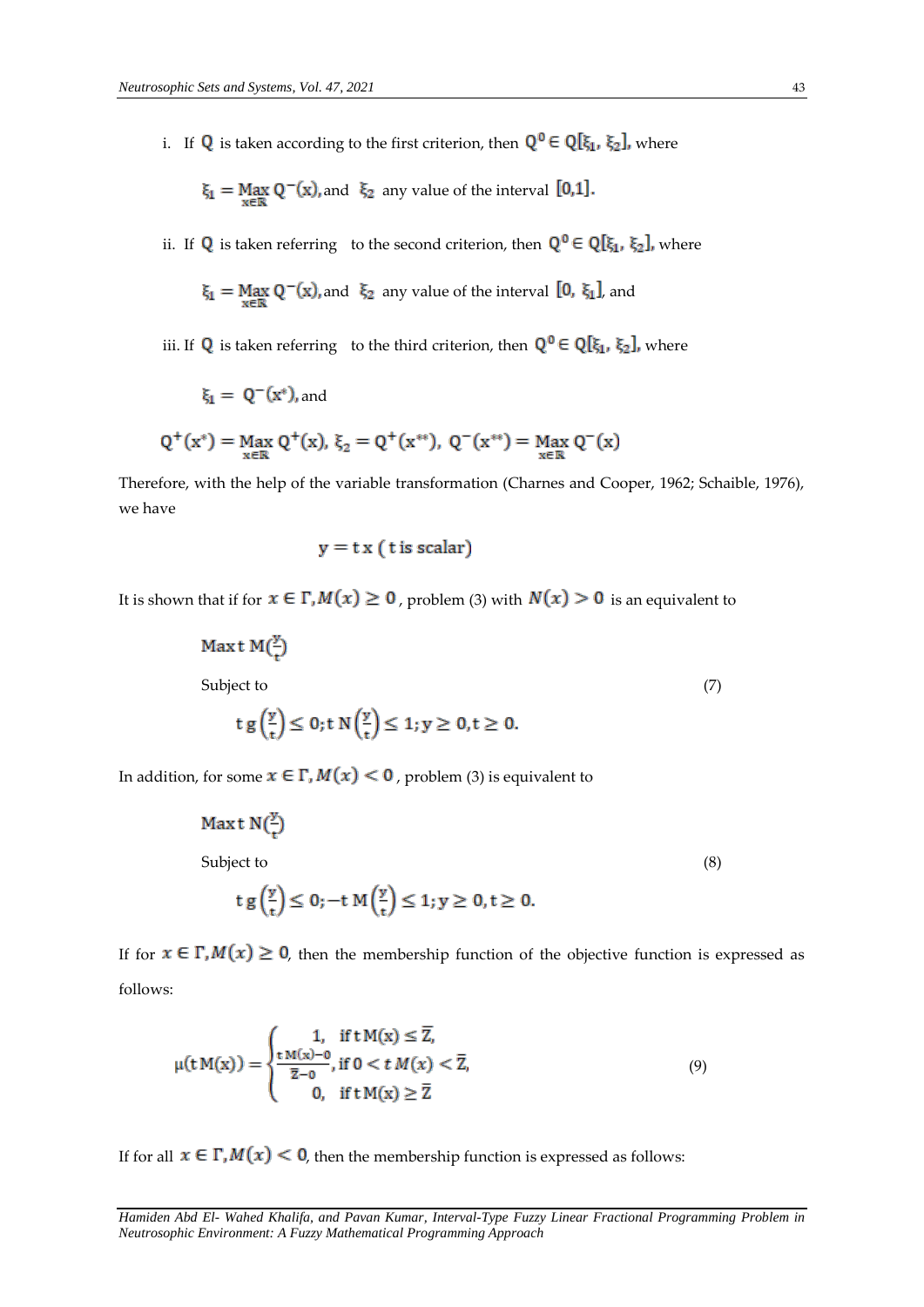$$
\mu(t M(x)) = \begin{cases} 1, & \text{if } t M(x) \le \underline{Z}, \\ \frac{t M(x) - \underline{Z}}{\overline{z} - \underline{Z}}, & \text{if } \underline{Z} < t M(x) < \overline{Z}, \\ 0, & \text{if } t M(x) \le \overline{Z} \end{cases}
$$
(10)

In Equation (10),  $\underline{Z}$ , and  $\overline{Z}$  are aspiration levels for the minimization and maximization of  $tM(x)$ , respectively. Using the relations (9) and (10), problem (7) reduced into the following linear programming problem using Zadeh's min operator as

# $Maxv$

Subject to  $(11)$ 

$$
\mu(t\,M(y/t))\geq \nu, t\; N\Big(\frac{y}{t}\Big)\leq 1, A\Big(\frac{y}{t}\Big)-b\leq 0, y, t\geq 0.
$$

Proposition (Chakraborty and Gupta, 2002). If  $d^T > 0$ , and  $\beta > 0$ , then we have

$$
Z = \frac{e^{T_{X} + \alpha}}{d^{T_{X} + \beta}}, x \ge 0, \text{ has } \overline{Z} = \text{Max}\left\{\frac{e_i}{d_i}, \frac{\alpha}{\beta}, i = 1, 2, ..., n\right\},\
$$
  
and  $\underline{Z} = \text{Min}\left\{\frac{e_i}{d_i}, \frac{\alpha}{\beta}, i = 1, 2, ..., n\right\},\$ 

where,  $\overline{Z}$ , and  $Z$  are the maximum and minimum values, respectively.

## **4. Solution procedure:**

 The steps of the solution method for solving interval- valued fuzzy LFP problem in neutrosophic environment are as follow:

**Step 1:** Consider problem (1),

**Step 2:** Convert problem (1) into problem (2), and hence (3),

**Step 3:** According to different criteria, obtaining problems (4), (5), and (6),

**Step 4:** Applying variable transformation method with membership functions as given in Equations (9) and (10) to problem  $(7)$  as in problem  $(8)$ .

**Step 5:** Applying Zadah's min operator, problem (8) is converted into problem (11) which may be solved using any software (like LINGO 18.0 or MATLAB 2020a) for obtaining the optimal compromise solution.

#### **5. Numerical example:**

Consider a fractional programming problem as follows: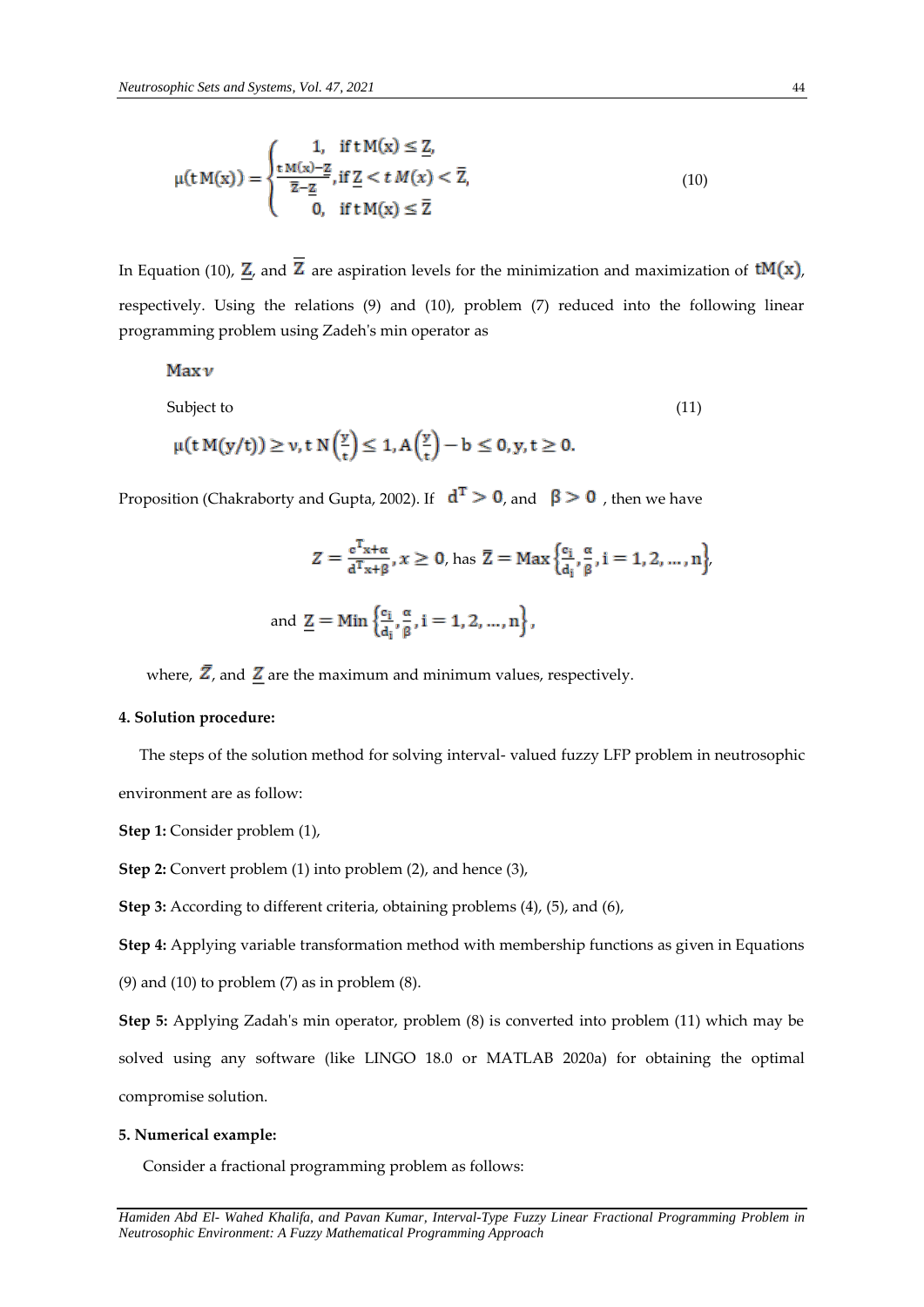$$
Max \tilde{Z}^{N} = \frac{\tilde{c}_{1}^{N} x_{1} + \tilde{c}_{2}^{N} x_{2}}{\tilde{d}_{1}^{N} x_{1} + \tilde{d}_{2}^{N} x_{2} + \tilde{\beta}^{N}}
$$
  
Subject to  

$$
a_{11} x_{1} + a_{12} x_{2} \leq b_{1},
$$

$$
a_{21} x_{1} + a_{22} x_{2} \leq b_{2},
$$

$$
x_{1}, x_{2} \geq 0.
$$
 (12)

In Equation (12), let us consider the coefficients as follows:

$$
a_{11} = [a_{11}^{-}(x), a_{11}^{+}(x)] \in IFN(\mathbb{R}), a_{11}^{+} = (3, 1, 5), a_{12} = (3, 2.5, 5.5),
$$
  
\n
$$
b_{1} = (15, 13, 16), a_{21} = (1, 0, 2), a_{22} = (1, 1, 2), b_{2} = (1, 0, 3) \text{ are } L - R \text{ fuzzy numbers,}
$$

$$
\tilde{c}_1^N = \langle (-14, -10, -8, -5); 0.3, 0.6, 0.6 \rangle, \ \tilde{c}_2^N = \langle (1, 3, 4, 6); 0.6, 0.3, 0.5 \rangle,
$$
  

$$
\tilde{d}_1^N = \langle (0, 1, 3, 6); 0.7, 0.5, 0.3 \rangle = \tilde{d}_2^N, \text{ and } \tilde{\beta}^N = \langle (5, 9, 14, 19); 0.3, 0.7, 0.6 \rangle \quad \text{are} \quad \text{single-}
$$

valued trapezoidal neutrosophic numbers.

$$
a_{11}^{-}(x) = \begin{cases} \frac{x-1}{2}, 1 \le x \le 2; \\ \frac{-2x+9}{10}, 2 \le x \le \frac{5}{2}; \\ \frac{-6x+19}{10}, \frac{5}{2} \le x \le 3; \\ \frac{-x+5}{20}, 3 \le x \le 5; \\ 0, \text{Otherwise} \end{cases}
$$

In accordance with the Definition 4, with the criterion in Equation (4), we formulate the model as presented in Equation (13):

$$
Max Z = \frac{-3x_1 + 2x_2}{x_1 - x_2 + 3}
$$
  
Subject to  

$$
2x_1 + 3x_2 \le 15,
$$

$$
x_1 - x_2 \ge 1,
$$

$$
x_1 \ge 3,
$$

$$
x_1, x_2 \ge 0.
$$
 (13)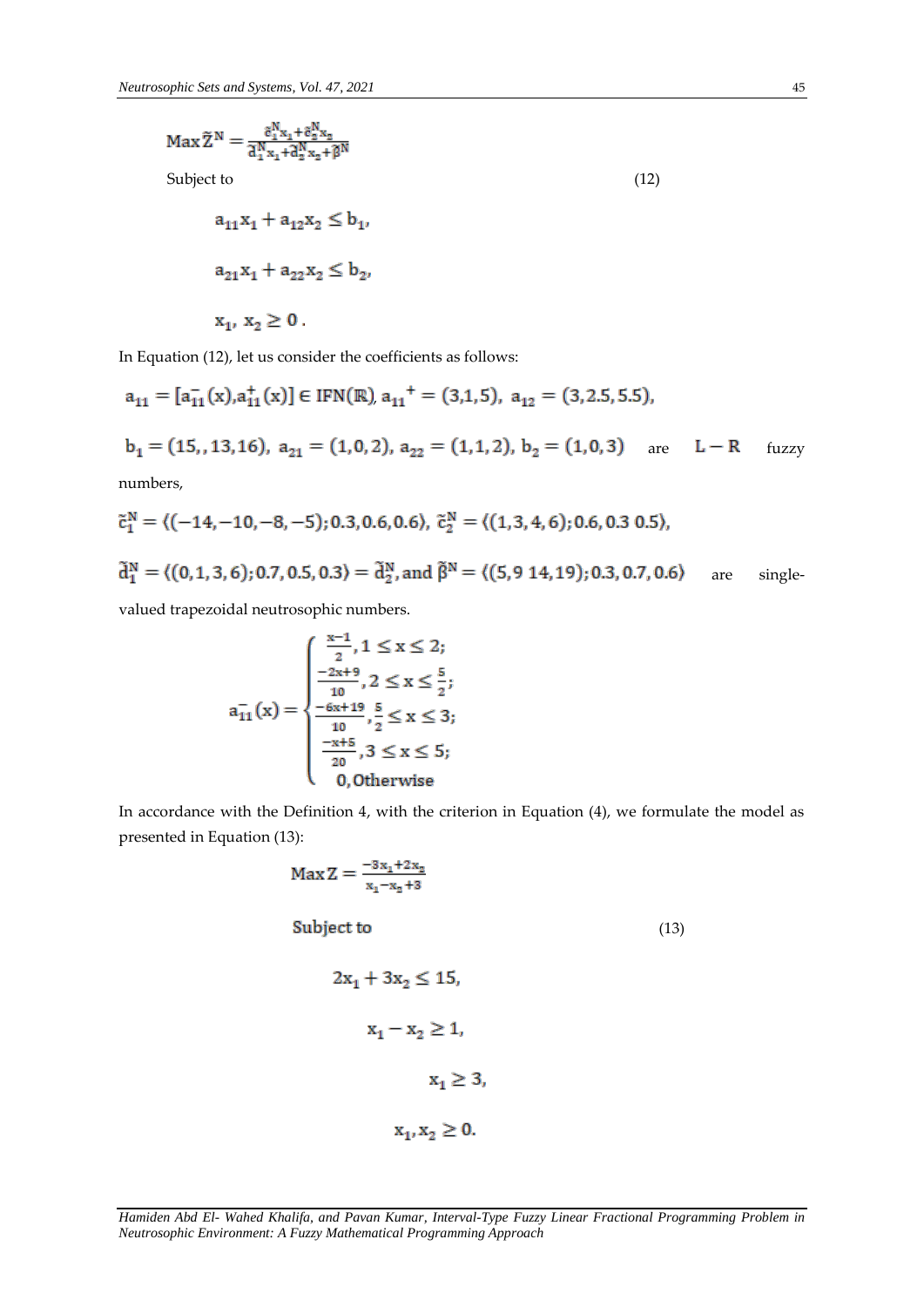$$
\overline{Z} = \text{Max}\left\{-\frac{3}{1}, -\frac{2}{1}, \frac{0}{3}\right\} = 0
$$
, and  $\underline{Z} = \text{Min}\left\{-\frac{3}{1}, -\frac{2}{1}, \frac{0}{3}\right\} = -3$ .

Then, problem (13) is transformed to problem (14) as follows

# Maxy Subject to (14)  $3y_1 - 2y_2 + 3y \le 3$ ,  $y_1 - y_2 + 3t \le 1$ ,  $2y_1 + 3y_2 - 15t \le 0$ ,  $y_1 - y_2 - t \ge 0$ ,  $y_1 - 3t \ge 0$ ,

The solution of problem (14) is given by

 $y_1 = 5.8887 \times e^{-12}$ ,  $y_2 = 1.3614 \times e^{-12}$ ,  $t = 1.8565 \times e^{-12}$ ,  $v = 0.999999$ .  $x_1 = 3.1719$ ,  $x_2 = 0.7333$ and  $Z = -0.00299586$  $\tilde{Z}^{N} = \langle \left( \frac{-24}{12}, \frac{-16}{21}, \frac{-3}{37}, \frac{40}{7} \right); 0.3, 0.7, 0.6 \rangle.$  (15)

 $y_1, y_2, t, v \ge 0.$ 

Problem (11) according to the third criterion can be presented as follows

Max v

Subject to (16)

$$
3y_1 - 2y_2 + 3v \le 3,
$$
  

$$
y_1 - y_2 + 3t \le 1,
$$
  

$$
2.5y_1 + 3y_2 - 15t \le 0,
$$
  

$$
y_1 - y_2 - t \ge 0,
$$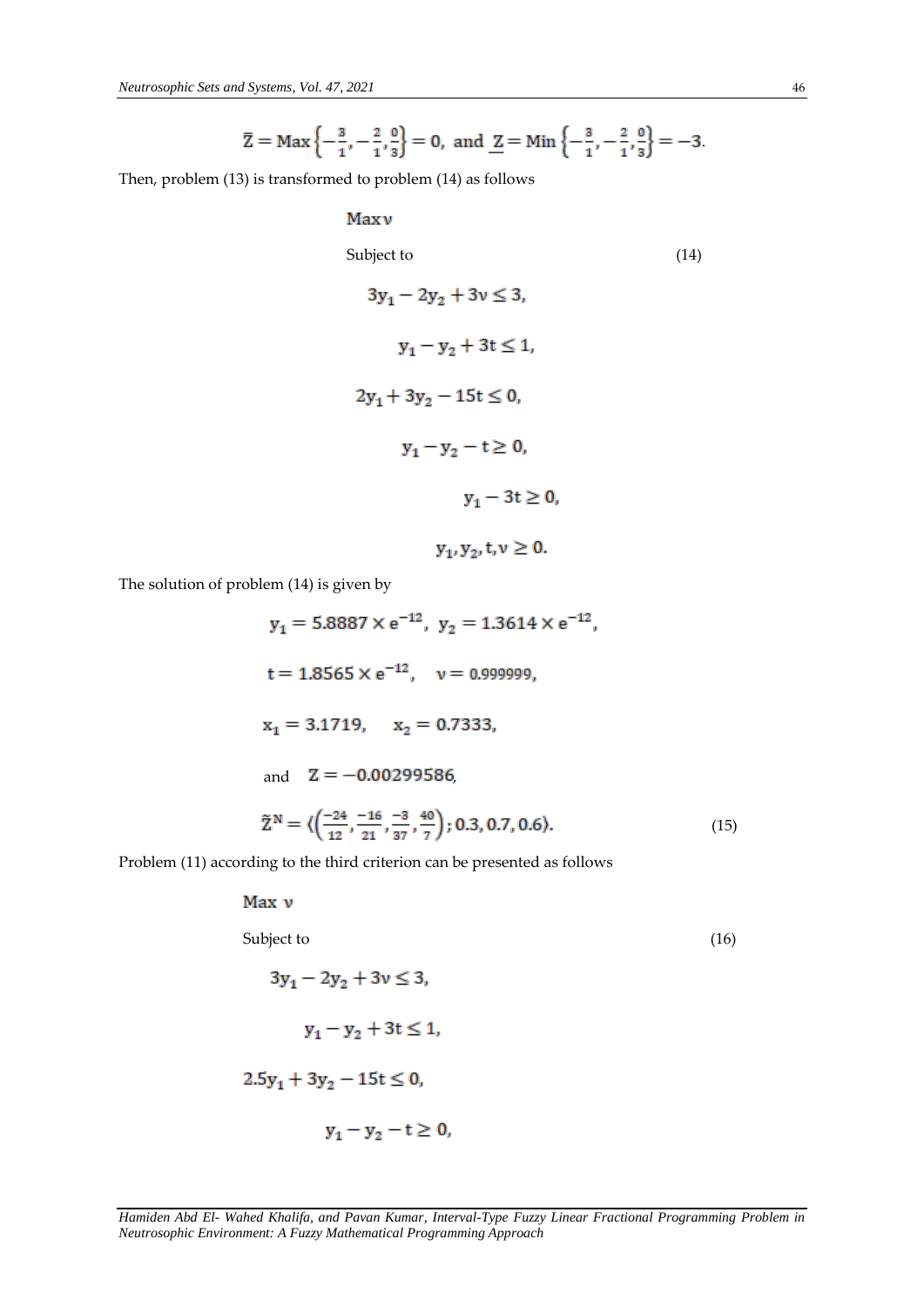$$
y_1 - 3t \geq 0,
$$

 $y_1, y_2, t, v \ge 0.$ and

The solution of problem (16) is given by

 $y_1 = 3.19387 \times e^{-12}$ ,  $y_2 = 8.54807 \times e^{-13}$ ,  $t = 9.50564 \times e^{-13}$ ,  $v = 0.999999$ .  $x_1 = 1.0849$ ,  $x_2 = 0.8993$ , and  $Z = -0.45709$ ,  $\tilde{Z}^{N} = \langle \left( \frac{-24}{12}, \frac{-16}{21}, \frac{-3}{37}, \frac{40}{7} \right) ; 0.3, 0.7, 0.6 \rangle.$ 

#### **6. Conclusions:**

 In this paper, LFP problem with single- valued trapezoidal fuzzy neutrosophic numbers in the objective functions coefficients and interval- valued fuzzy numbers coefficients in the constraints has studied. Auxiliary models according to different criteria have introduced. The solution of the corresponding auxiliary model under its criterion has considered the solution of the original problem according to the subjective and objective factors combination. For further research scope, we can extend the proposed work by introducing the generalized trapezoidal neutrosophic fuzzy number to deal with LFP problems in Neutrosophic fuzzy environment. Second, to extend the proposed work for nonlinear case would be an interesting area of research.

**Funding:** This research received no external funding.

**Acknowledgments:** The authors gratefully thank the anonymous referees for their valuable suggestions and helpful comments, which reduced the length of the paper and led to an improved version of the paper.

**Conflicts of Interest:** The authors declare no conflict of interest.

#### **References**

- 1. Ahmad, F.; Adhami, A.Y.; & Smarandache, F. Single valued neutrosophic hesitant fuzzy computational algorithm for multiobjective nonlinear optimization problem. *Neutrosophic Sets and Systems.* 2018, 22, 76-86.
- 2. Ali, I.; Gupta, S.; & Ahmed, A. Multi-objective linear fractional inventory problem under intuitionistic fuzzy environment. *International Journal of System Assurance Engineering Management.* 2018, 10, 173-189.
- 3. Ammar, E. E.; & Khalifa, H. A. A parametric approach for solving multi- criteria linear fractional programming problem. *The Journal of fuzzy Mathematics.* 2004, 12(3), 527-535.
- 4. Ammar, E. E.; & Khalifa, H. A. On fuzzy linear fractional programming problem. *The Journal of fuzzy Mathematics.* 2009, 17(3): 560-568.
- 5. Atanassov, K. T. Intuitionistic fuzzy sets. *Fuzzy Sets System.* 1986*,* 20(1), 87–96.
- 6. Bellman, R. E.; & Zadeh, L. A. Decision making in a fuzzy environment. *Decision Sciences.* 1970, 17(4), 141- 164.
- 7. Bitran, G.; & Novaes, A. Linear programming with a fractional objective function. Operational Research. 1973, 21, 22–29.
- 8. Chakraborty, M.; & Gupta, S. Fuzzy mathematical programming for multi objective linear fractional programming problem*. Fuzzy Sets and Systems.* 2002, 125(3), 335–342. https://doi.org/10.1016/s0165-0114(01)00060-4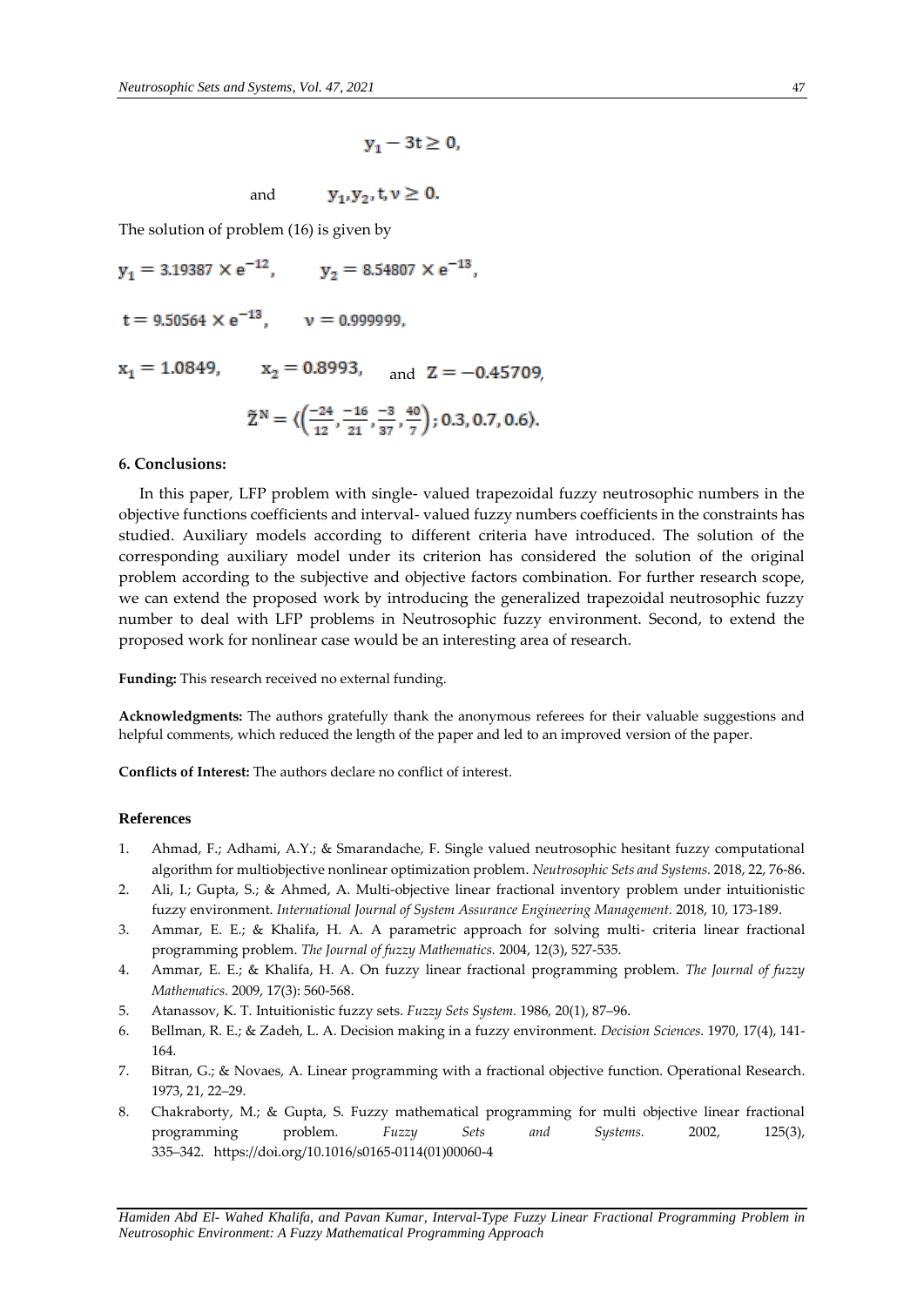- 9. Chakraborty, A.; Mondal, S. P.; Mahata, A.; & Alam, S. Different linear and non-linear form of trapezoidal neutrosophic numbers, de-neutrosophication techniques and its application in time cost optimization technique, sequencing problem. *RAIRO Operation Research.* 2019, https://doi.org/10.1051/ro/2019090.
- 10. Charnes, A.; & Cooper, W. W. Programming with linear fractional functional. *Neval Research Logistics Quarterly.* 1962, (9), 181- 186.
- 11. Charnes, A.; Cooper, W. W.; & Rhodes, E. Measuring efficiency of decision-making units. *European Journal of Operational Research.* 1987, 2(2), 428- 449.
- 12. Chen, Y. F. Fractional programming approach to two stochastic inventory problems. *European Journal of Operational Research*. 2005, 160(1), 63–71.
- 13. Craven, B. D. Fractional Programming, Heldermann Verlag, Berlin, 1988.
- 14. Dinkelbach, W. On nonlinear fractional programming. *Management Science.* 1967, 13(7), 492-498.
- 15. Dubois, D.; Gottwald, S.; Hajek, P.; Kacprzyk, J.; & Prade, H. Terminological difficulties in fuzzy set theory—the case of intuitionistic fuzzy sets. *Fuzzy Sets and Systems.* 2005, 156(3), 485-491.
- 16. Dutta, D.; & Kumar, P. Application of fuzzy goal programming approach to muli-objective linear fractional inventory model. *International Journal of System Science.* 2015, 46(12), 2269-2278.
- 17. Dutta, D.; Rao, J. R.; & Tiwari, R. N. Effect of tolerance in fuzzy linear fractional programming. *Fuzzy Sets and Systems.* 1993*, 55*, 133–142.
- 18. Garai, T.; & Garg, H. Multi-objective linear fractional inventory model with possibility and necessity constraints under generalized intuitionistic fuzzy set environment. *CAAI Transactions on Intelligence Technology.* 2019. doi:10.1049/trit.2019.0030
- 19. Guzel, N. A proposal to the solution of multi objective linear fractional programming problem. *Abstract and Applied Analysis*. 2013, Volume 2013, Article ID 435030 | 4 pages, https://doi.org[/10.1155/2013/435030](https://doi.org/10.1155/2013/435030)
- 20. Iskander, M. G. Using different dominance criteria in stochastic fuzzy linear multi-objective programming: A case of fuzzy weighted objective function. *Mathematical* and *Computer Modelling.* 2003*,* 37, 167–176.
- 21. Jain M.; & Saksena P. K. Time minimizing transportation problem with fractional bottleneck objective function. *Yugoslav Journal of Operations Research.* 2012, 22(1), 115-129.
- 22. Kumar, P.; & Dutta, D. Multi-objective linear fractional inventory model of multi-products with price-dependant demand rate in fuzzy environment. *International Journal of Mathematics in Operations Resesearch.* 2015, 7(5), 547–565.
- 23. Khalifa, H. A.; Kumar, P.; & Smarandache, F. On optimizing neutrosophic complex programming using lexicographic order. *Neutrosophic Sets and Systems.* 2020, 32, 330-343. https://doi.org/10.5281/zenodo.3723173
- 24. Luhandjula, M. K. Fuzzy approaches for multiple objective linear fractional optimizations. *Fuzzy Sets and Systems.* 1984, 13(1), 11–23.
- 25. Moore, E. R. Methods and applications of interval analysis (SIAM,Pandhiladephia, PA).
- 26. Nasseri, S. H.; & Bavandi, S. Fuzzy stochastic linear fractional programming based on fuzzy mathematical programming. *Fuzzy Information and Engineering.* 2019, 1–15. doi:10.1080/16168658.2019.1612605
- 27. Rizk-Allah, R. M.; Hassanien, A. E.; & Elhoseny, M. A multi-objective transportation model under neutrosophic environment. *Computers & Electrical Engineering.* 2018, 69, 705–719.
- 28. Sadjadi, S. J.; Aryanezhad, M. B.; & Sarfaraj, A. A fuzzy approach to solve a multi-objective linear fractional inventory model. *Journal of Industrial Engineering International.* 2005, 1(1), 43–47.
- 29. Singh, S. K.; & Yadav, S. P. Fuzzy programming approach for solving intuitionistic fuzzy linear fractional programming problem. *International Journal of Fuzzy Systems.* 2016, 18(2), 263–269.
- 30. Schaible, S. Fractional programming, I, duality. *Management Science*, 22A, 658-667.
- 31. Smarandache, F. Neutrosophic set a generalization of the intuitionistic fuzzy set*. International Journal of Pure and Applied Mathematics.* 2005, 24(3), 287-297.
- 32. Stanojević, B.; Dzitac, S.; & Dzitac, I. [Crisp-linear-and](https://www.researchgate.net/publication/339003001_Crisp-linear-and_Models_in_Fuzzy_Multiple_Objective_Linear_Fractional_Programming?_sg=ELQunvGelhE44nO4vrYFdyXzx-lt71_C8CFoAFkXnSN3gNzl7SRnQ4KG4W6XmMjP-pbhr7v4UXyOaMnyspxySwBe2-u55yXJxpQ3VGqQ.zFCksLv4cMG9WG4GpJqrmnjx026HScdLFhwG8RgUeENK91Ar8kz6Dsvh1ujW5vxtqqsn3bZMTC32XLmrpdkTJQ) models in fuzzy multiple objective linear fractional [programming.](https://www.researchgate.net/publication/339003001_Crisp-linear-and_Models_in_Fuzzy_Multiple_Objective_Linear_Fractional_Programming?_sg=ELQunvGelhE44nO4vrYFdyXzx-lt71_C8CFoAFkXnSN3gNzl7SRnQ4KG4W6XmMjP-pbhr7v4UXyOaMnyspxySwBe2-u55yXJxpQ3VGqQ.zFCksLv4cMG9WG4GpJqrmnjx026HScdLFhwG8RgUeENK91Ar8kz6Dsvh1ujW5vxtqqsn3bZMTC32XLmrpdkTJQ) *International Journal of Computers Communications & Control.* 2020, 15(1), 1-10. <https://doi.org/10.15837/ijccc.2020.1.3812>
- 33. Thamaraiselvi, A.; & Santhi, R. A new approach for optimization of real life transportation problem in neutrosophic environment*. Mathematical Problems in Engineering.* 2016, 2016(2), 1–9. https://doi.org/10.1155/2016/5950747